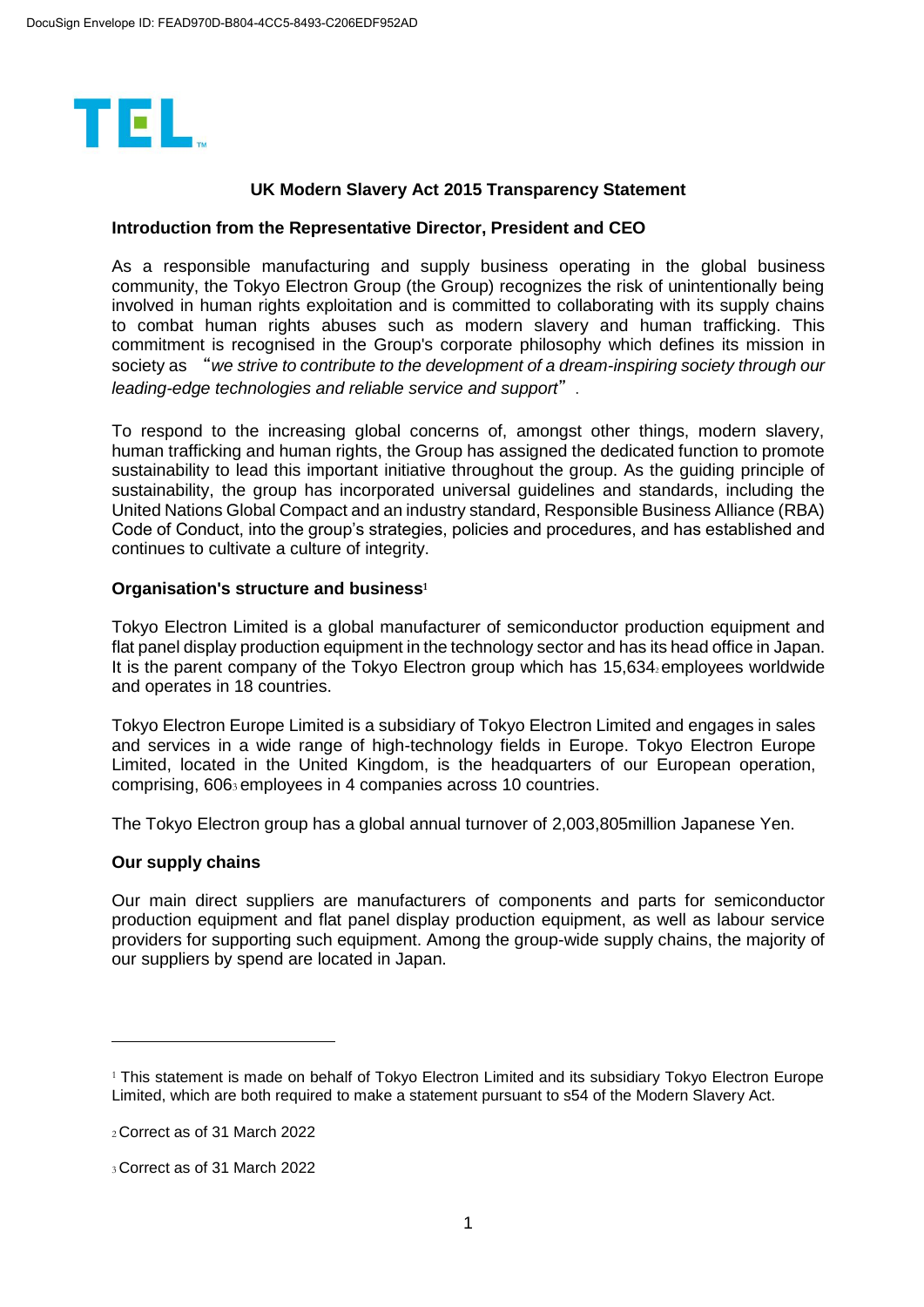

The group is committed to partner with its people and supply chains to create an environment where workers' human rights are fully respected in each location in which it operates.

### **Our policies on anti-modern slavery and human trafficking**

Tokyo Electron group issued a Human Rights Policy in September 2017 HumanRightsPolicy e.pdf (tel.com) as we recognize the importance of human rights and the responsibility of businesses to respect human rights. The policy is in line with the United Nations Guiding Principles on Business and Human Rights, in addition to the International Bill of Human Rights and the International Labor Organization's Declaration on Fundamental Principles and Rights at Work that are referred to in the Guiding Principles. We have firmly upheld human rights since our founding as reflected in the spirit of "the Corporate Philosophy" and "the Management Policies" of the Tokyo Electron group. Key human rights issues are also addressed in the group's Code of Ethics and Procurement Policy, which covers the group's entire operations and direct supply chains.

We incorporate the concept of respect into every aspect of our business activities, and strive for the creation of a corporate culture that enables each person to realize his or her full potential and freely enjoy their livelihoods. We also give the highest consideration to the health and safety of every person and respect his or her dignity.

For us, respecting human rights means a significant undertaking not only to fulfil our responsibility for eliminating modern slavery and other adverse impacts on people through business activities, but also those who support our business activities, and contribute to the realization of a sustainable dream-inspiring society.

In recent years there has been an emerging concern in the electronics industry for better treatment of workers in supply chains, we therefore publicly announced our membership of the RBA in June 2015 and our commitment that the Tokyo Electron group would conform to the RBA Code of Conduct. In line with this we are committed to pursue socially responsible practices in line with global standards and to ensure that there is no modern slavery or human trafficking in our supply chains or in any part of our business with a continuous improvement approach.

## **Due diligence processes for slavery and human trafficking**

We have zero tolerance to slavery and human trafficking. As part of our initiative to identify and mitigate slavery and human trafficking risk the Group has worked to establish a robust due diligence system throughout the organization.

Key steps we have taken as of the fiscal year ending 31 March 2022 are as follows:

 We continue to assess our conformity with the RBA Code of Conduct. This is conducted by way of a sustainability assessment in the areas of labour and employment practices, health and safety, ethics, the protection of the environment, and management systems. This has been extended to cover human resources, logistics, customs and facility service suppliers in addition to our materials suppliers.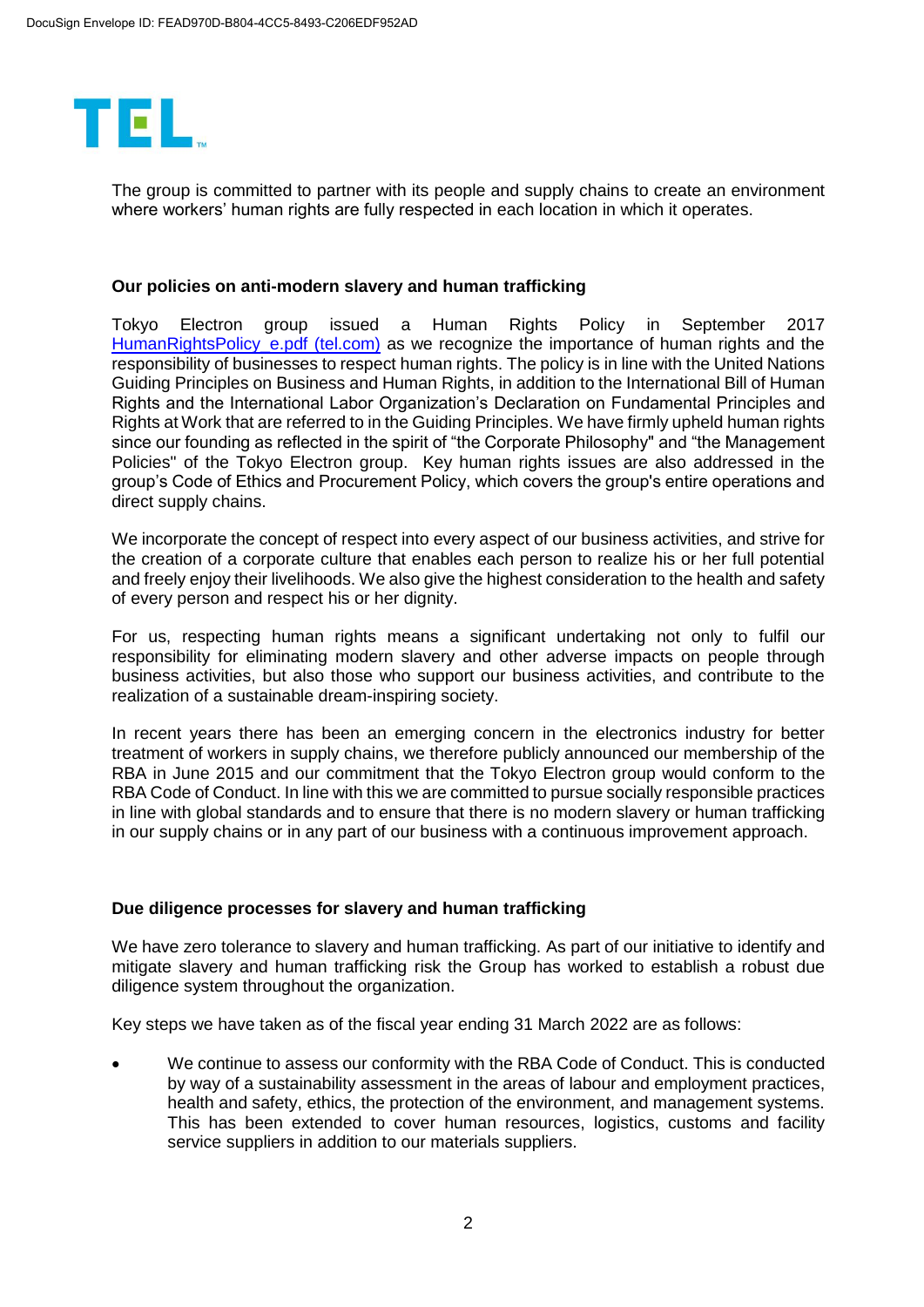

- We investigated our suppliers to mitigate risks associated with forced labour and debt labour in our supply chain. Our suppliers worked with us to take the corrective actions that we had identified. With the understanding and cooperation of our suppliers, we continue to combat modern slavery in our supply chain.
- In 2021, we also investigated our group companies to identify whether there are internal risks of breaching human rights. Our investigation included distribution of a unified survey to each group company. The survey contained the same questions and indicators as the survey we ask our suppliers to complete. Following review of the responses, we provided feedback to each group company, and requested corrective actions where required to further reduce any internal risks related to breach of human rights.
- We distributed our Code of Ethics in 5 languages to all executives and employees. Our Code of Ethics includes a statement to secure human rights and commit to ensuring human rights and not discriminating or supporting forced labour, debt labour, child labour, or any other form of modern day slavery. We conducted basic annual training on Code of Ethics and began collecting the acknowledgement from executives and employees with the target of 100% obtainment.

We enhanced the internal reporting system, "TEL Group Ethics & Compliance Hotline" as a global common point of contact that uses a third-party system and ensured a greater level of confidentiality and anonymity. This hotline can be accessed via phone or a dedicated website 24 hours a day, 365 days a year, and accommodates all languages used by employees. Also, we provide an internal point of contact that can be accessed by employees and suppliers, as well as an external point of contact at a law firm that can be contacted directly. We responded to all reports we received through these systems, conducted investigations in accordance with internal rules to implement corrective measures as well as preventive measures. We do not tolerate retaliation against those who report ethics and compliance concerns in good faith, ensuring no one is permitted to engage in retaliation, or any form of retaliatory behaviours, against another for reporting ethics and compliance concerns. We promote enhancement of the reporting system.

 We proactively continued activities of our human rights project team with representatives from our compliance, human resources, procurement, logistics, facility service and sustainability departments as well as 3rd parties human rights professional. The team has focused on conducting the sustainability assessment, evaluation and analysis of assessment results. The team has now established the process to promote and support corrective actions by each group company as well as our suppliers and requested them for their cooperation for corrective actions to mitigate the risk in our supply chain.

# **Training**

To ensure a high level of understanding of the risks of modern slavery and human trafficking in our supply chains and our business, we provide human rights training to all our employees.